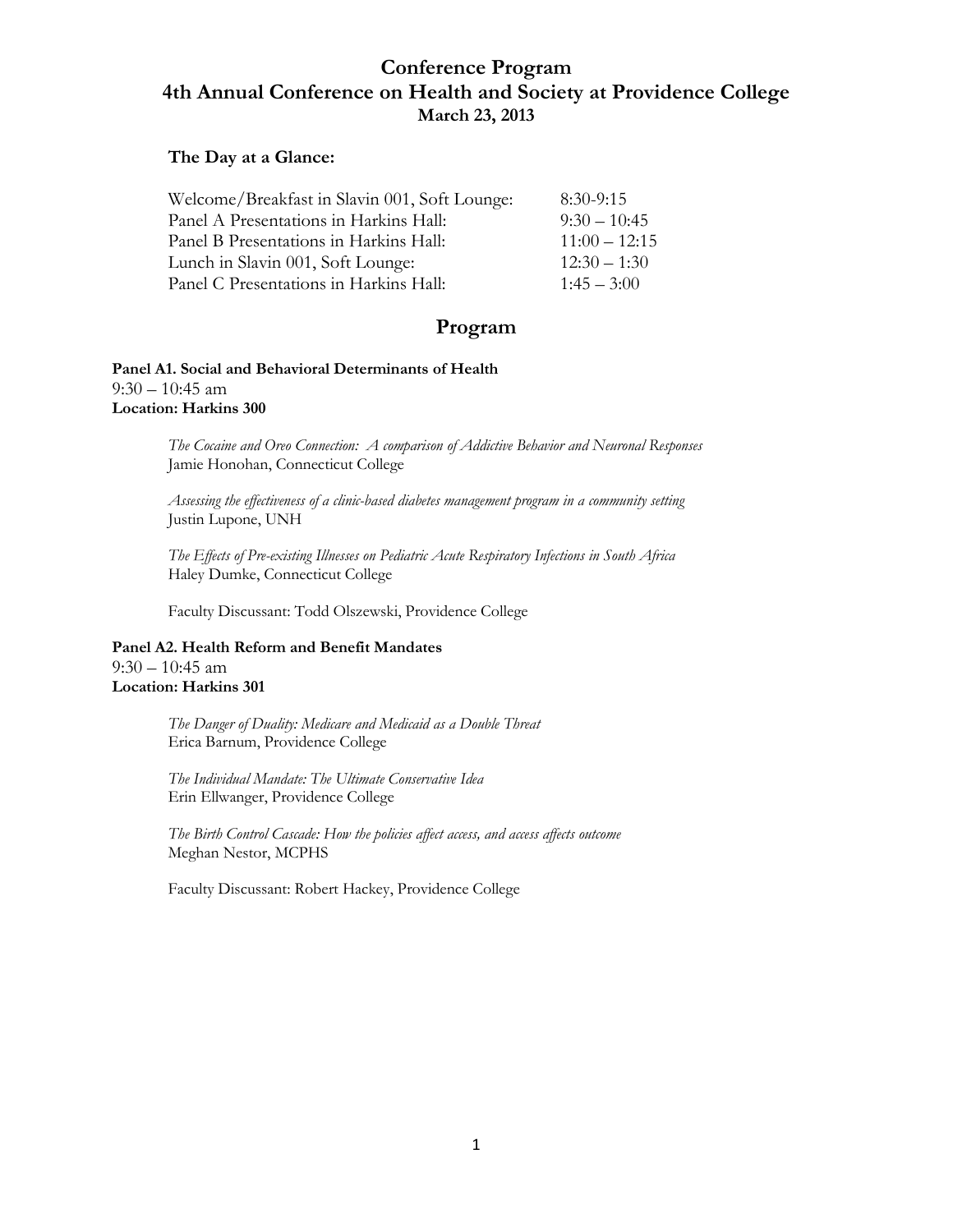# **Conference Program 4th Annual Conference on Health and Society at Providence College March 23, 2013**

**Panel B2. Health & War**  $11:00$  am  $-12:15$  pm **Location: Harkins 300**

> *Vocalizing the Vindications of Our Veterans": Evaluating the Needs of Our Returning Soldiers* Alexandra C Rawson, Providence College

*Cigarettes and C-Rations: Smoking in Military Policy and Practice* Amy DiPierro, Swarthmore College

*Polio Eradication: How the War on Terror Has Led to the Persistence of Polio in Afghanistan, Pakistan, and Nigeria* John Rouhana, MCPHS

Faculty Discussant: Deborah Levine, Providence College

### **Panel B2. Assessing and Minimizing Risk** 11:00 am – 12:15 pm **Location: Harkins 301**

*Pre-Participation Cardiac Screening for Young Athletes* Kathleen Harrington, University of Rhode Island

*The Global Ability to Respond: Applying SARS Knowledge to H1N1 and Beyond* Meaghan Drees, Providence College

*Theodore Roosevelt and Football Reform* Jon Mael, University of Massachusetts Boston

Faculty Discussant: Jessica Mulligan, Providence College

### **LUNCH (Slavin Center** 001 - Slavin Soft Lounge**):** 12:30 – 1:30 pm

Members of the Providence College Health Care Club will be available to guide presenters and guests to and from our lunch in the Slavin Center.